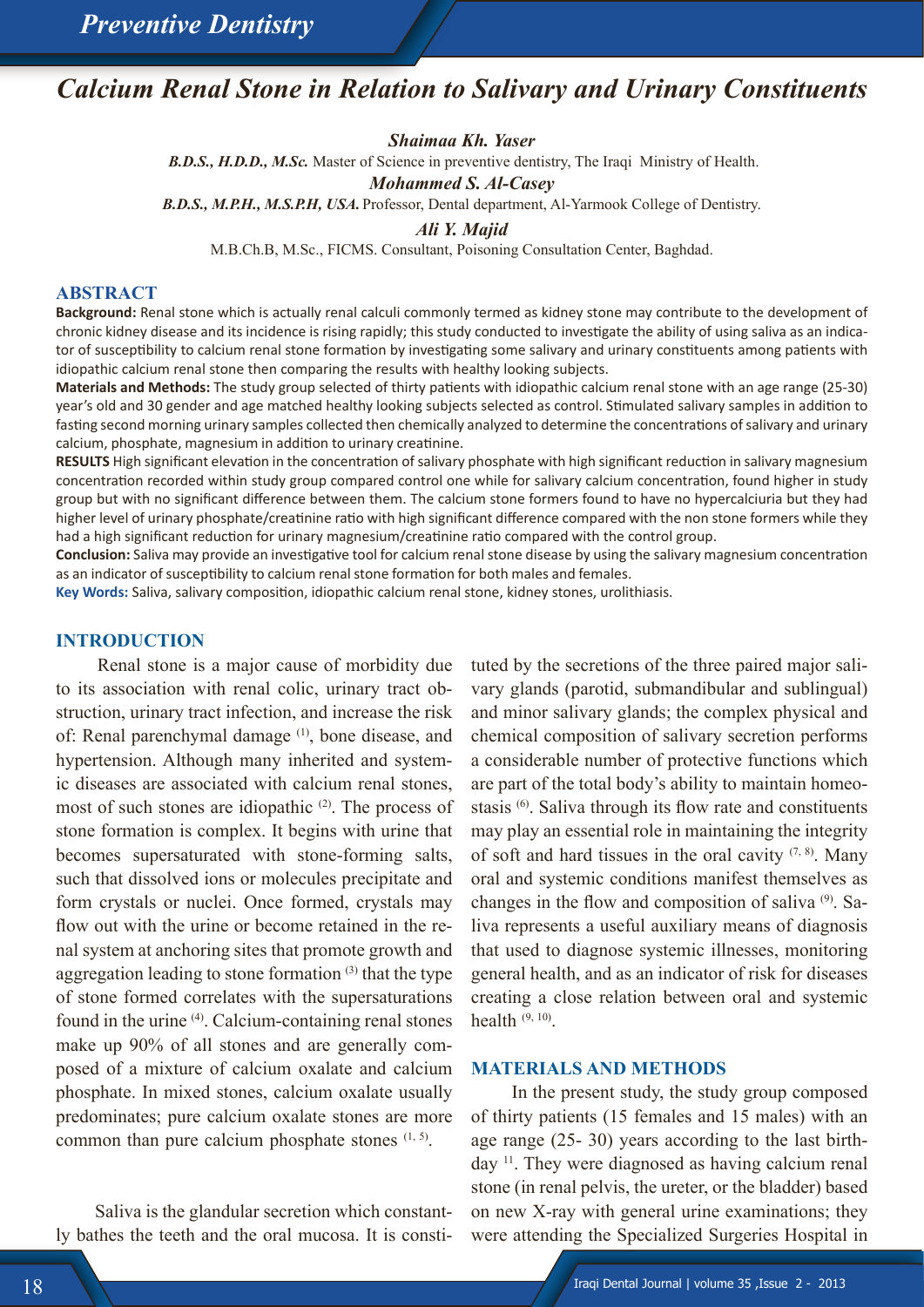Baghdad city for their treatment; the design of the study was illustrated in Figure 1. The study group was fulfilled the following criteria:

- No presence of another medical problem and the cases of pregnancy, bone fractures, immobilization, previous bowel resection and cases under calcium or vitamin D supplements were also excluded. By that the study group was with idiopathic type renal stone.
- The size of renal stone is equal or less than 2 Cm (20 mm).
- The study group presents in fasting condition.

 The control group also composed of thirty subjects and they were in healthy condition (normally looking) according to their medical history matching with age and gender the study group, they were subjects who working near and at the same hospital where the study done; the control group was fulfilled the following criteria:

- No history of previous renal stone and without familial history from the first relative degree.
- No presence of serious medical problems.
- Presence of a new ultrasound examination to ensure that there is no renal stone.
- The control group presents in fasting condition.

### **Collection of Salivary Samples**

Stimulated salivary samples <sup>(12)</sup> were collected in this study at (9-12 AM). Each salivary sample was centrifuged at 3000 r.p.m for 10 minutes then the clear supernatants was separated by micropipette and then stored at (-20°C) in a deep freeze till the time of biochemical analysis.

### **Collection of Urinary Samples**

 Fasting second morning specimens were collected in which all individuals that participated within this study were in fasting condition from 9 PM on the evening preceding the study. At morning, the subject emptied his bladder (this specimen being discarded) and fasting was continued until second morning specimen taken at (9-12) AM. By using this technique, it can be assumed that the influence of recently ingested food on the excretion is minimal (13). Also each urinary sample was centrifuged at 3000 r.p.m for 10 minutes then the clear supernatant was separated by micropipette and then stored at (-20°C) in a deep freeze till the time of biochemical analysis.

# **Biochemical Analysis**

Frozen saliva and urine samples were allowed to thaw and come to room temperature. There after, they were subjected to biochemical analysis for the

common calculi promoters and inhibitor. This was done by using colorimetric method for determination of salivary and urinary (Calcium, phosphate) and urinary Creatinine concentrations while for salivary and urinary Magnesium ions concentration, it was determined by Flame Atomic Absorption Spectrophotometer using standardized procedure by air-acetylene gas. The concentration level of each salivary and urinary constituent was expressed as (mg/dL) unit except for urinary creatinine that was expressed as  $(g/L)$ unit and the final expression of urinary constituents' concentration was expressed as a ratio (mg/gm creatinine); in this ratio creatinine serves as a reference standard by virtue of its relatively constant excretion rate throughout the 24 hours <sup>(13)</sup>.

## **Statistical Analysis**

 Data processing and analysis were carried out using SPSS version 18 (Statistical Package for Social Sciences) which provided calculation and presentation of statistical parameters, means and standard deviation of the means for the biochemical variables examined in the study. The statistical test that used in this study was student's t-test.

\* The level of significance was accepted at P< 0.05, highly significance at P< 0.01 and very highly significance at  $P<0.001$ .

# **RESULTS**

 Values of inorganic salivary constituents (means and standard deviation) among study and control groups are presented in Table 1. For both study and control groups including males (M) and females (F), phosphate was found to be the highest value followed by calcium and then magnesium. The concentration of phosphate was found higher in study group with statistically very highly significant difference in comparing to control group ( $t= 4.87$ , P<0.001, df=58) while for concentration of magnesium ions, it was found higher in control group in comparing to study group with also very high significant difference between them  $(t= -13.71, P<0.001, df=58)$ . For calcium ions concentration, it was found higher in study group compared to control group but with no significant difference between them  $(P>0.05)$ .

 Concerning gender differences, salivary phosphate concentration was recorded higher within males than females among study group with a significant difference between them ( $t= 2.35$ , P<0.05, df= 28) while among the control group the difference was statistical-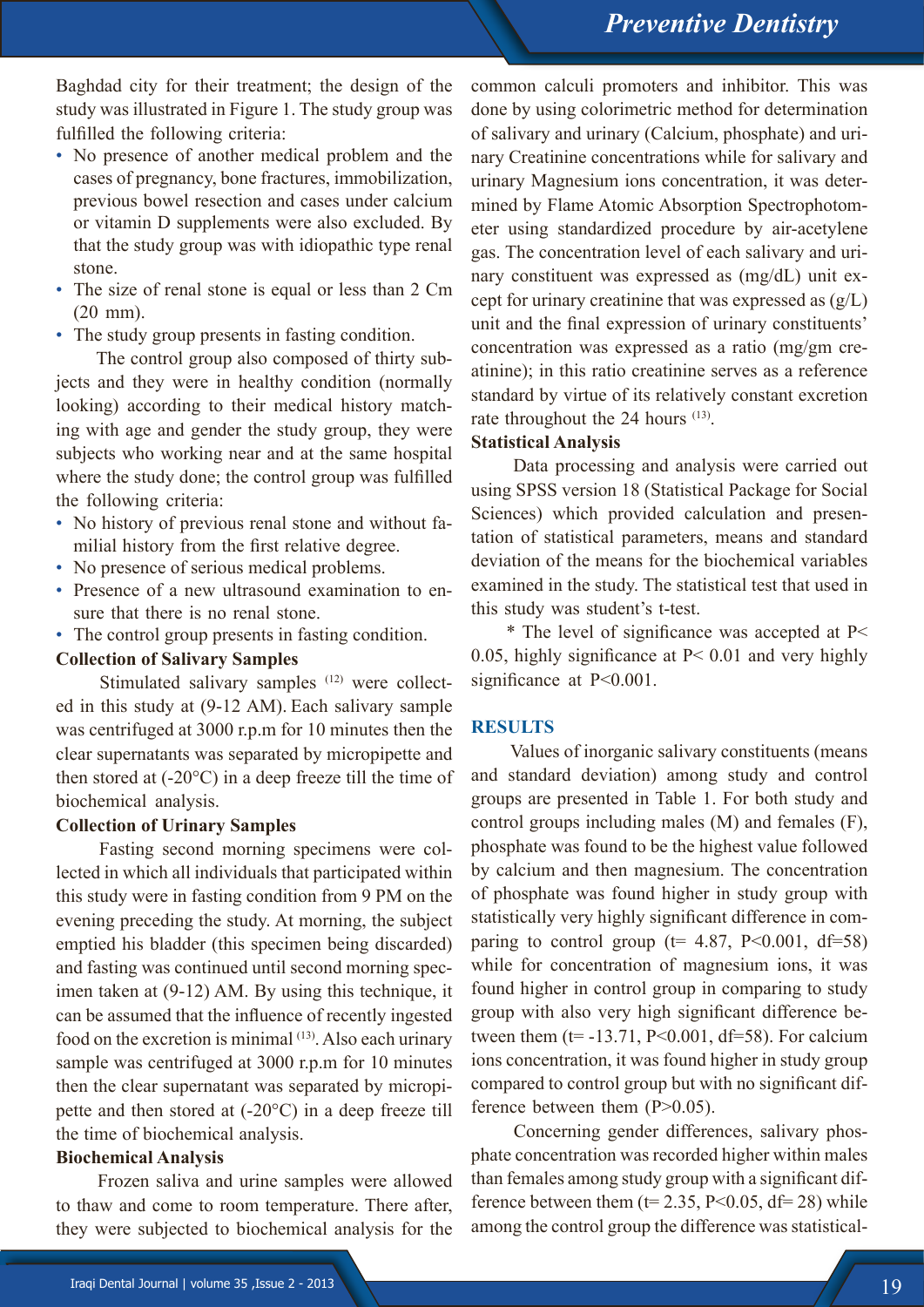# *Preventive Dentistry*

ly not significant (P>0.05) with higher concentration of salivary phosphate within males also. Statistical results revealed that females among study group had higher salivary magnesium concentration than males but with not significant difference  $(P>0.05)$  while among control group, salivary magnesium concentration within females found to be equal to that within males, so there is no significant difference between them (P>0.05). For salivary calcium concentration, it was found higher within males than females among study group in contrast to that found among control group that this concentration found to be higher within females than males with statistically not significant difference among both groups  $(P>0.05)$ .

 Mean and standard deviation of urinary constituents which was expressed as a ratio (Calcium, Phosphate and Magnesium)/ Creatinine illustrated in Table 2. The highest mean value of urinary constituents was recorded for phosphate/creatinine ratio which was recorded in the study group with statistically high significant difference compared with control group (t= 3.59,  $P<0.01$ , df= 58), in urine this value was followed by magnesium/creatinine ratio which was found higher in control group with very high significant difference compared to study group ( $t=$  -9.26, P<0.001, df=58). For calcium/creatinine ratio, it was found higher in study group compared to control group but with not significant difference between them (P>0.05).

 Concerning gender differences in each group, among study group, within males, statistical analysis found that the mean value of urinary phosphate/ creatinine ratio is higher than that of females with statistically highly significant difference  $(t= 3.15,$ P<0.01, df=28) in contrast to the control group in which that this ratio recorded higher within female than males but with very high significant difference ( $t$  = -6.21, P<0.001, df = 28). For the mean value of urinary magnesium/creatinine ratio, it was recorded to be higher within females than males among study group with statistically high significant difference  $(t=$  $-3.10$ , P<0.01, df= 28), among control group this ratio also recorded higher within females than males but with statistically not significant difference (P>0.05). Among males within study and control group, it was found that the mean values of urinary calcium/creatinine ratio are higher than females within the two groups with very high significant difference and high significant difference respectively between them (t= 4.33, P<0.001, df= 28; t= 3.88, P<0.01, df=28, re-

#### spectively). **DISCUSSION**

 Renal stone has been studied extensively but unfortunately, there was no Iraqi study able to be found about its influence on salivary and urinary composition and to examine the ability of using saliva as an indicator of susceptibility to calcium renal stone formation, for that this study was designed.

 The concentration of salivary phosphate was investigated in this study and the result is higher level of salivary phosphate concentration was recorded among calcium stone formers with highly significant differences than non stone formers. The high level of salivary phosphate among calcium stone formers may be interpreted by that phosphate regulation is primarily achieved by the kidneys (14) which they expected to be affected by presence of stone, so more phosphate secreted in saliva which may be a reflect to their increase in serum. Since saliva is act as a mirror of serum  $(15, 16)$  when there is increased in its secretion  $(16)$ . Other explanation for this result will discussed later on. In addition to salivary phosphate, other salivary elements including calcium and magnesium were evaluated in the present study and found that there was no significant difference between calcium stone formers and non stone formers in regarding to salivary calcium but with higher level among the stone formers. However, highly significant difference was recorded among males within study group in compared to males within the control one while among females; there was no significant difference between two groups. For salivary magnesium, present study revealed highly significant reduction in salivary magnesium concentration among calcium stone formers in compared to non stone formers. Regarding gender differences, it was found that there were no significant differences among males and females in concerning to salivary calcium and magnesium while the males in this study had higher concentration of salivary phosphate than females with significant difference. One can notice from the result of salivary magnesium among control group that the numerical value of salivary magnesium concentration is similar among males and females which it is (1.24) mg/dL. Since saliva offers an alternative to serum as a biologic fluid  $(15, 16)$  when there is increased in its secretion  $(16)$ , so these differences in the inorganic salivary constituents (Calcium, phosphate and magnesium) among calcium stone formers as compared to non stone formers may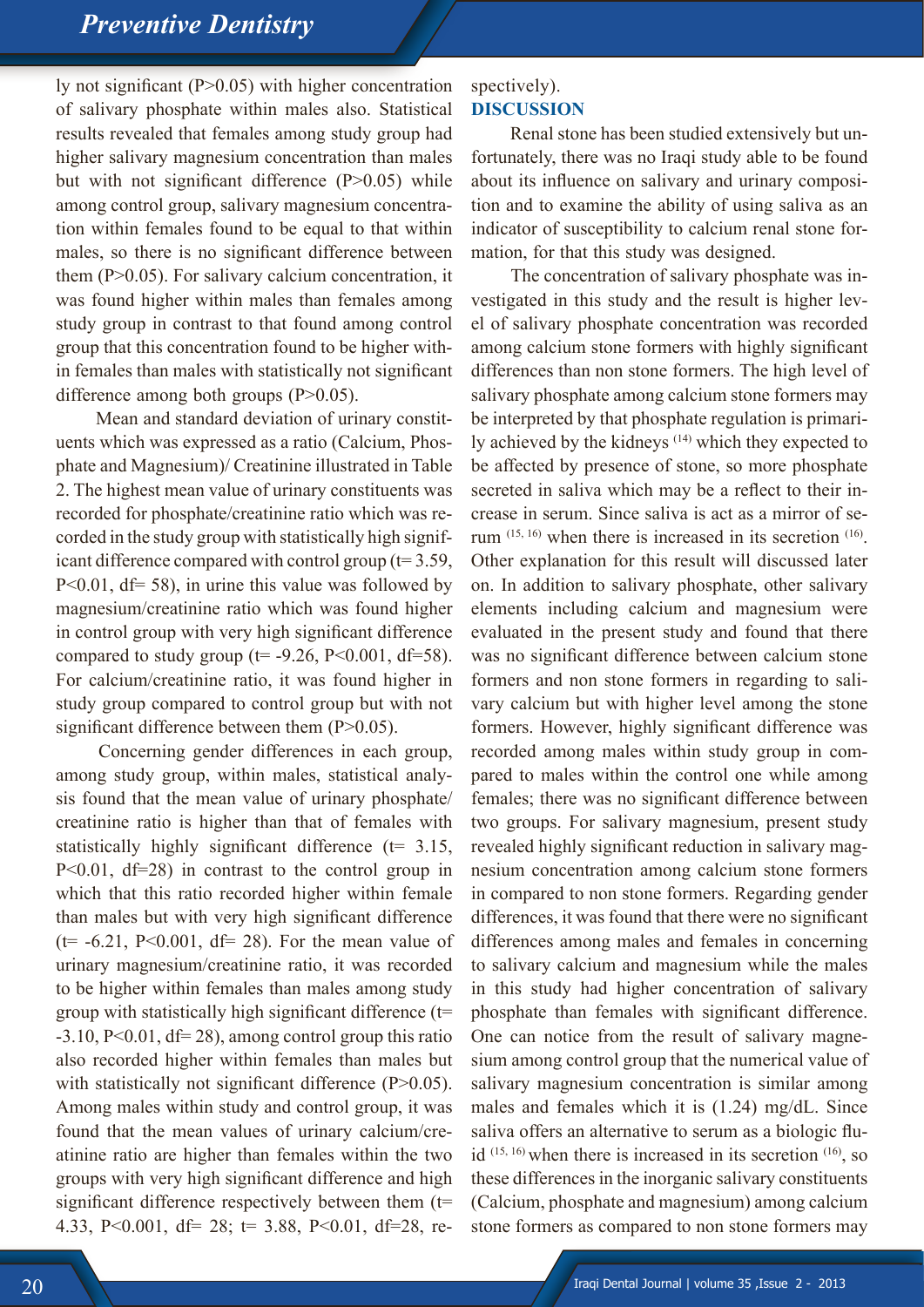be related to differences in their level in serum as a result in which that the majority of patients with idiopathic stones have metabolic abnormalities (2).

 Similar to that found in saliva about phosphate concentration, present study revealed present of higher level of urinary phosphate/creatinine ratio among study group with high significant difference in compared to control one this may be related to dietary factors that the excretion of urinary phosphate in normal adults is related to the amount of dietary phosphate (17) and may be related also to metabolic abnormalities which present among the majority of idiopathic stone formers (2). About gender differences, similar to that revealed in saliva in regarding salivary phosphate, higher level of urinary phosphate/creatinine ratio was recorded among males within study group with high significant difference compared to females. This difference among males and females may expect to be due to differences in dietary habits, since it must be considered that the urine composition is directly related to diet <sup>(18)</sup>. For urinary magnesium/ creatinine ratio, present study revealed a result also similar to that found about the concentration of magnesium in saliva. It was revealed a reduction in this ratio among study group with high significant difference compared to control one. The reduction in magnesium/creatinine ratio is an indicator for insufficient magnesium intake  $(13)$  and also may relate to intestinal malabsorption, since the majority of idiopathic stone formers have metabolic abnormalities (2). Regarding gender differences and among the study group, females had higher level of urinary magnesium/creatinine ratio than males with high significant difference. This may consider one of explanations for why males have higher renal stone incidence than females, since the magnesium is an inhibitor for calcium stone formation  $(1, 19)$ . This gender differences may also related to differences in dietary habits <sup>(18)</sup>. Similar to that revealed for salivary calcium in present study, the concentration of urinary calcium/creatinine ratio is in higher level among study group in compared to control one but with no significant difference. Regarding gender differences, males found to have higher level of urinary calcium/creatinine ratio than females in both groups with high significant difference. This result may be due to differences in dietary habits among both genders (18).

 One can notice from urinary results of present study that calcium stone formers didn't have hypercalciuria but they had high urinary level of phosphate which is consider one of calcium stone promoters 3 and highly reduction in urinary magnesium level which is one of calcium stone inhibitors (20), so one can conclude that the calcium renal stone to be formed the hypercalciuria may be not a condition to be formed but the supersaturation with other urinary stone minerals like phosphate and oxalate which found to be correlates better with the activity of stone disease than urinary calcium (21), and lack of adequate levels of inhibitors like magnesium and citrate in the presence of calcium, all these factors may play an important role for formation of calcium renal stone rather than hypercalciuria<sup>(20)</sup>.

In contrast to other ions, serum  $Mg^{2+}$  concentration is not under tight hormonal regulation. Bone, the major intracellular  $Mg^{2+}$  reservoir, does not readily exchange with extracellular  $Mg^{2+}$ , and equilibration with bone stores may take several weeks  $(22)$ , so for that and for the result that revealed by current study, one can notice for urinary magnesium/creatinine ratio that this value is higher for both males and females among control group compared to males and females among study one, so one may be use the magnesium/creatinine ratio as an indicator of susceptibility to calcium renal stone formation. On other words, the salivary magnesium concentration may be used as an indicator of susceptibility to calcium renal stone formation due to the similarities that revealed by results of current study in regarding magnesium between saliva and urine among calcium stone formers compared with the non stone formers. This conclusion will need further studies to improve and to use saliva as one of tools that used in primary and secondary preventive programs to avoid the risk of calcium renal calculi and also dental calculi. Since magnesium is an inhibitor of the calcification process (18, 23).

 The measurement of concentration of magnesium in saliva will be easier than that in urine, since that in urine; it needs 24 hours urine collection or at least a fasting second morning urine specimen with measurement of urinary creatinine, since urine composition is directly related to diet (18).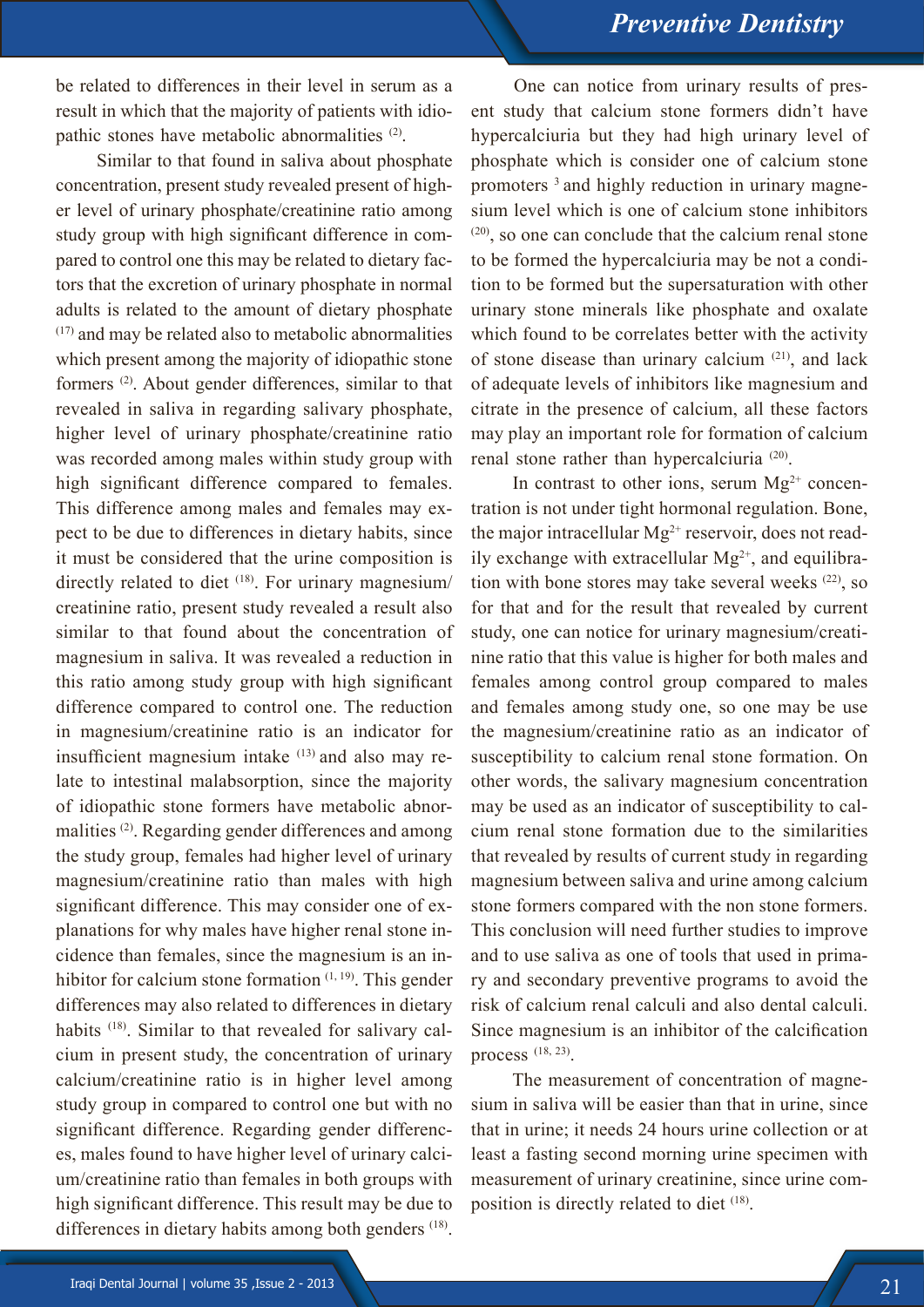

Figure 1: The design of the study.

Table 1: Inorganic Salivary Constituents (Calcium, Phosphate and Magnesium) (Mean and Standard Deviation) among Study and Control Groups.

| Elements (mg/dL) | <b>Gender</b> | <i>Study (Mean</i> $\pm$ <i>SD)</i> | <i>Control</i> ( <i>Mean</i> $\pm$ <i>SD</i> ) | P-value         |
|------------------|---------------|-------------------------------------|------------------------------------------------|-----------------|
| Calcium          | M             | $5.48 \pm 2.76$                     | $2.84 \pm 1.44$                                | $P < 0.01$ **   |
|                  | F             | $4.56 \pm 2.32$                     | $4.88 \pm 4.20$                                | P > 0.05        |
|                  | T             | $5.00 \pm 2.56$                     | $3.88 \pm 3.24$                                | P > 0.05        |
| Phosphate        | M             | $13.21* \pm 1.95$                   | $9.77 \pm 3.63$                                | $P < 0.01**$    |
|                  | $\bf F$       | $11.66 \pm 1.64$                    | $8.59 \pm 2.48$                                | $P < 0.001$ *** |
|                  | T             | $12.43 \pm 1.95$                    | $9.18 \pm 3.10$                                | $P < 0.001$ *** |
| <b>Magnesium</b> | M             | $0.56 \pm 0.12$                     | $1.24 \pm 0.22$                                | $P < 0.001$ *** |
|                  | F             | $0.61 \pm 0.15$                     | $1.24 \pm 0.24$                                | $P < 0.001$ *** |
|                  | T             | $0.58 \pm 0.15$                     | $1.24 \pm 0.22$                                | $P < 0.001$ *** |

**\* Significant P<0.05 \*\* Highly significant P < 0.01 \*\*\* Very highly significant P < 0.001**

**Table 2: Urinary (Calcium, Phosphate and Magnesium)/ Creatinine ratios (Mean and Standard Deviation) among Study and Control Groups.**

| <b>Urinary variables</b>                 | <b>Gender</b> | <i>Study (Mean</i> $\pm$ <i>SD)</i> | <i>Control</i> ( <i>Mean</i> $\pm$ <i>SD</i> ) | P-value         |
|------------------------------------------|---------------|-------------------------------------|------------------------------------------------|-----------------|
| Calcium/<br>Creatinine $(mg/g)$          | M             | $69.60***$ ± 21.60                  | $57.60** \pm 16.80$                            | P>0.05          |
|                                          |               | $39.20 \pm 16.40$                   | $34.80 \pm 15.60$                              | P>0.05          |
|                                          | Т             | $54.40 \pm 24.40$                   | $46.40 \pm 19.60$                              | P>0.05          |
| <b>Phosphate/</b><br>Creatinine $(mg/g)$ | M             | $469.03** \pm 37.20$                | $310.93 \pm 62.00$                             | $P < 0.001***$  |
|                                          |               | $409.82 \pm 62.31$                  | $434.93*** \pm 46.19$                          | P>0.05          |
|                                          | $\mathbf{r}$  | $439.58 \pm 58.59$                  | $372.93 \pm 82.77$                             | $P<0.01**$      |
| Magnesium/<br>Creatinine $(mg/g)$        | M             | $27.46 \pm 7.05$                    | $63.18 \pm 19.93$                              | $P<0.001***$    |
|                                          |               | $35.24** \pm 6.80$                  | $72.66 \pm 19.68$                              | $P < 0.001$ *** |
|                                          | T             | $31.35 \pm 8.02$                    | $68.04 \pm 20.17$                              | $P < 0.001***$  |

**\*\* Highly significant P < 0.01 \*\*\* Very highly significant P < 0.001**